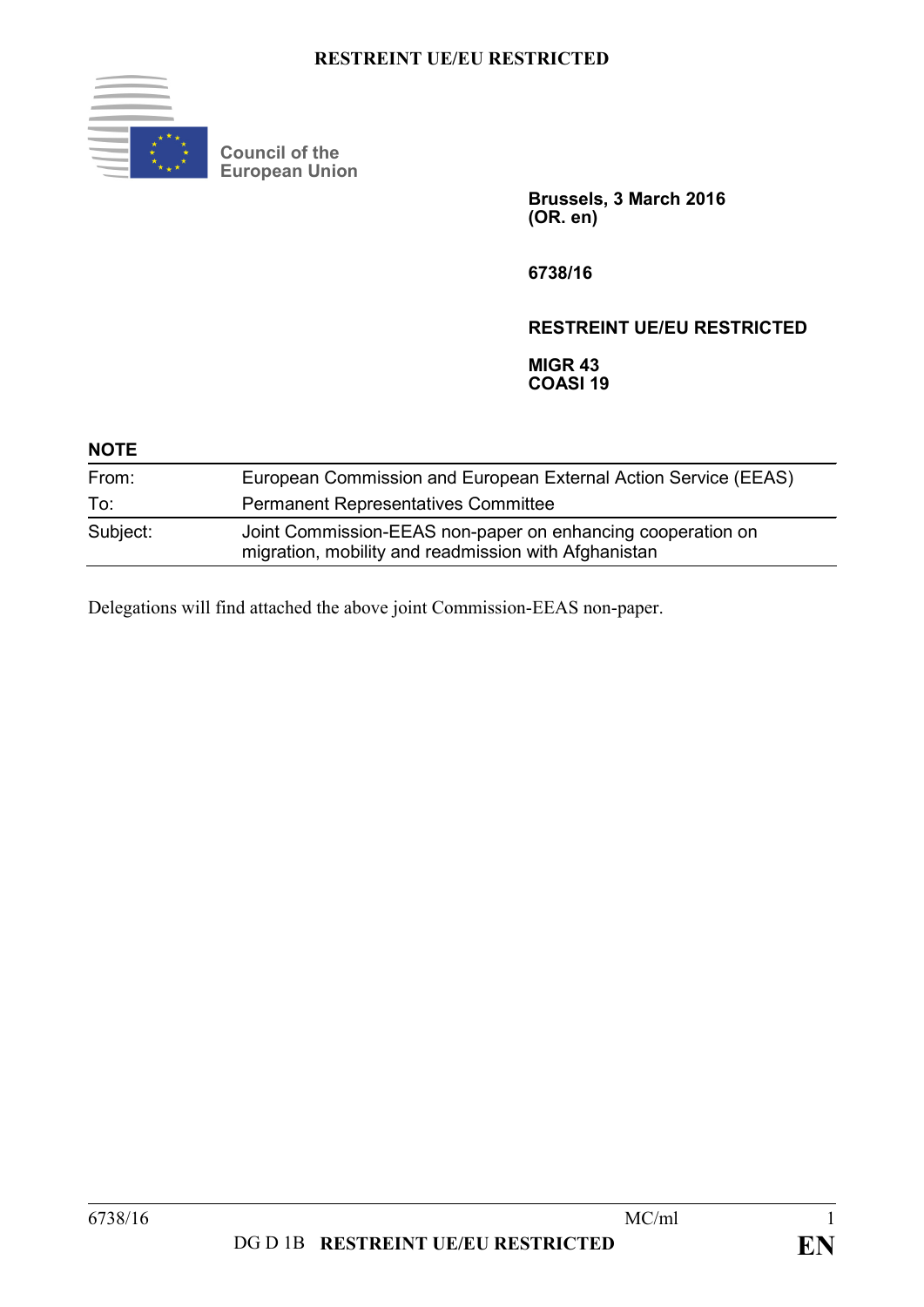

# EUROPEAN COMMISSION

Brussels, 2 March 2016 Ares(2016)1077130

| <b>FROM:</b>    | <b>European Commission and the High Representative</b>                                                              |
|-----------------|---------------------------------------------------------------------------------------------------------------------|
| TO:             | <b>COREPER Ambassadors</b>                                                                                          |
| <b>SUBJECT:</b> | Joint Commission-EEAS non-paper on enhancing cooperation on<br>migration, mobility and readmission with Afghanistan |

**Country Fiche proposing possible leverages across Commission-EEAS policy areas to enhance returns and effectively implement readmission commitments.**

### **1. Key Migration Features on Afghanistan**

#### **Afghan nationals as migrants to the EU**

- In 2015 irregular migration of Afghan origin to the EU reached an **unprecedented level of around 213,000 persons**, making Afghans the **second largest group** of migrants and asylum-seekers to the EU last year, after the Syrians, followed by the Iraqis. Main countries of destination are Germany and Sweden. Many are unaccompanied minors. It is clear that an important share of these migrants do not come directly from Afghanistan but that they were previously in Iran or Pakistan. The main route to reach Europe is from Turkey, via Greece and subsequently through Western Balkans.
- In 2015 there were 176.900 asylum applications, which is double the number of 2014. The acceptance rate increased from 43% in 2014 to 60% during the second and third quarters of 2015. The positive trend in the asylum application acceptance rate from 2014-2015 is an indicator that Member States are aware of the worsening security situation and threats to which people are exposed. Despite this, more than 80,000 persons could potentially need to be returned in the near future.
- The Afghan migrants can be divided into: refugees, coming from affected areas of conflict (qualifying for asylum in EU Member States) and economic migrants (who do not qualify for asylum status).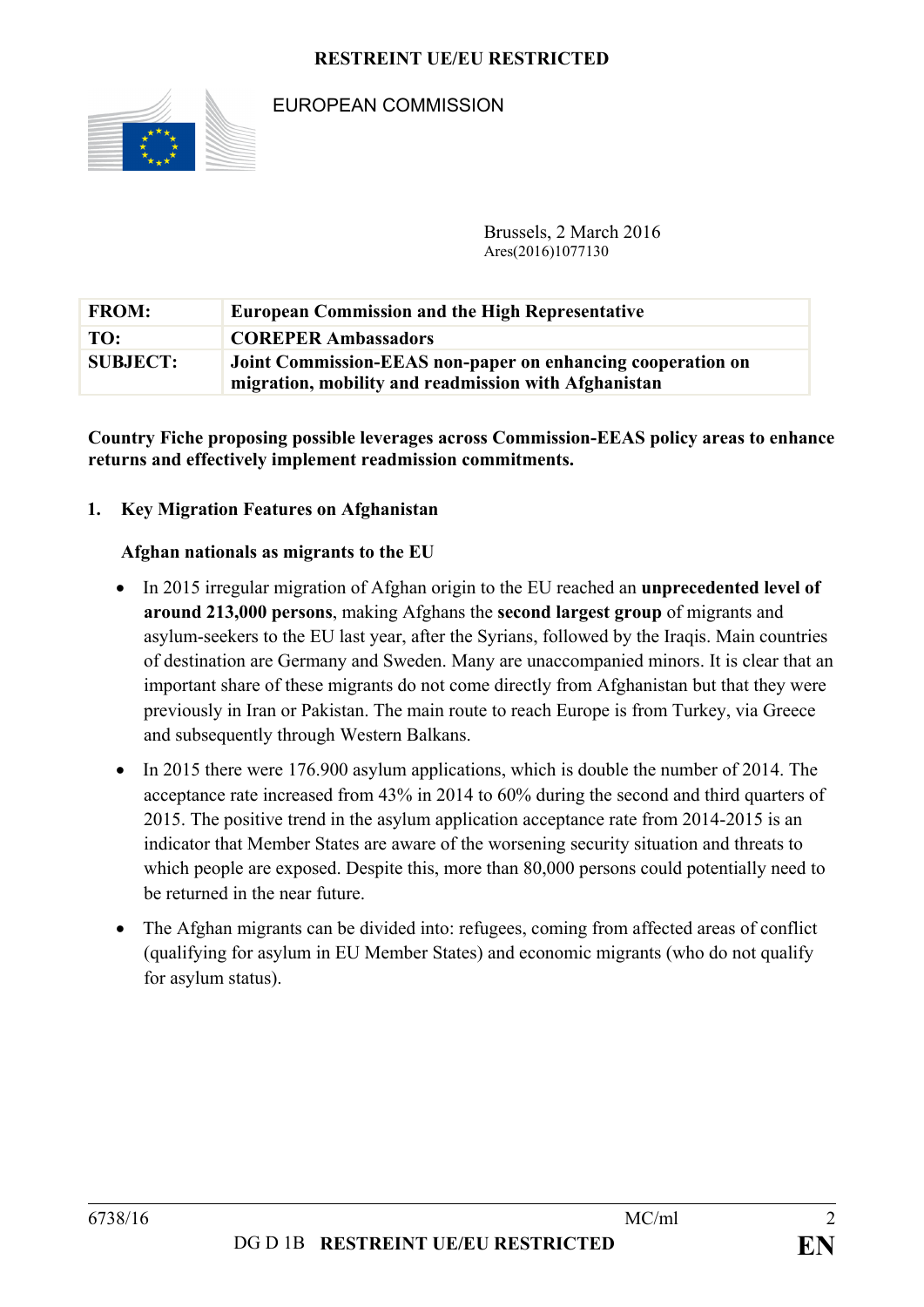- The main push factors are: a deteriorating security situation with record levels of terrorist attacks and civilian casualties (over 11,000 civilian casualties recorded in 2015), compounded by a deteriorating economic situation. Both are likely to grow stronger. A survey by Democracy International showed that 82% of household youth and 72% of students point to unemployment and poverty as their major concern in Afghanistan right now - the percentage of household youth respondents naming unemployment as the biggest problem facing youth has more than doubled since 2013.
- Member States have the competence, when processing asylum applications, to declare which areas are safe or not; there is a divergent practice on the type of protection given (refugee or subsidiarity protection) and with regard to on which ground (indiscriminate violence/armed conflict or torture/inhuman degrading treatment) asylum is granted. There is a need for a common definition of **safe areas** in Afghanistan (not obvious, given the rising insecurity in many provinces). European Asylum Support Office (EASO) has recently produced a Country of Origin Information analysis<sup>[1](#page-2-0)</sup> on Afghanistan identifying areas that are deemed safe or not. EASO, with the support of the Commission and the NL Presidency is also piloting the development of common guidelines by Member State experts on the assessment of Afghan asylum claims.

## **Migration situation in the region**

- With regard to refugee flows, Afghanistan is primarily a country of origin, with 2.5 million Afghan refugees in Iran and 2.9 million in Pakistan – many of whom have been there for decades. There are, however, 230,000 Pakistani refugees in Afghanistan. There are 1.1 million internally displaced persons (IDPs) in Afghanistan.
- Afghan refugees in the region face restrictions on their integration into the labour market and society, rendering their situation precarious without reliable long-term perspectives.
- At least 100,000 Afghans are in Turkey, of which 80,000 are registered international protection applicants, with applications often remaining pending for years, and rarely leading to asylum being granted.
- Due to the deteriorating situation in Afghanistan, as well as pressure on Afghans in Pakistan and Iran, **there is a high risk of further migratory flows to Europe**. This calls for a strengthening of interventions to maintain asylum space in the region.

<span id="page-2-0"></span>**<sup>1</sup>** https://easo.europa.eu/press-releases/easo-publishes-country-origin-information-reportsecurity-situation-afghanistan/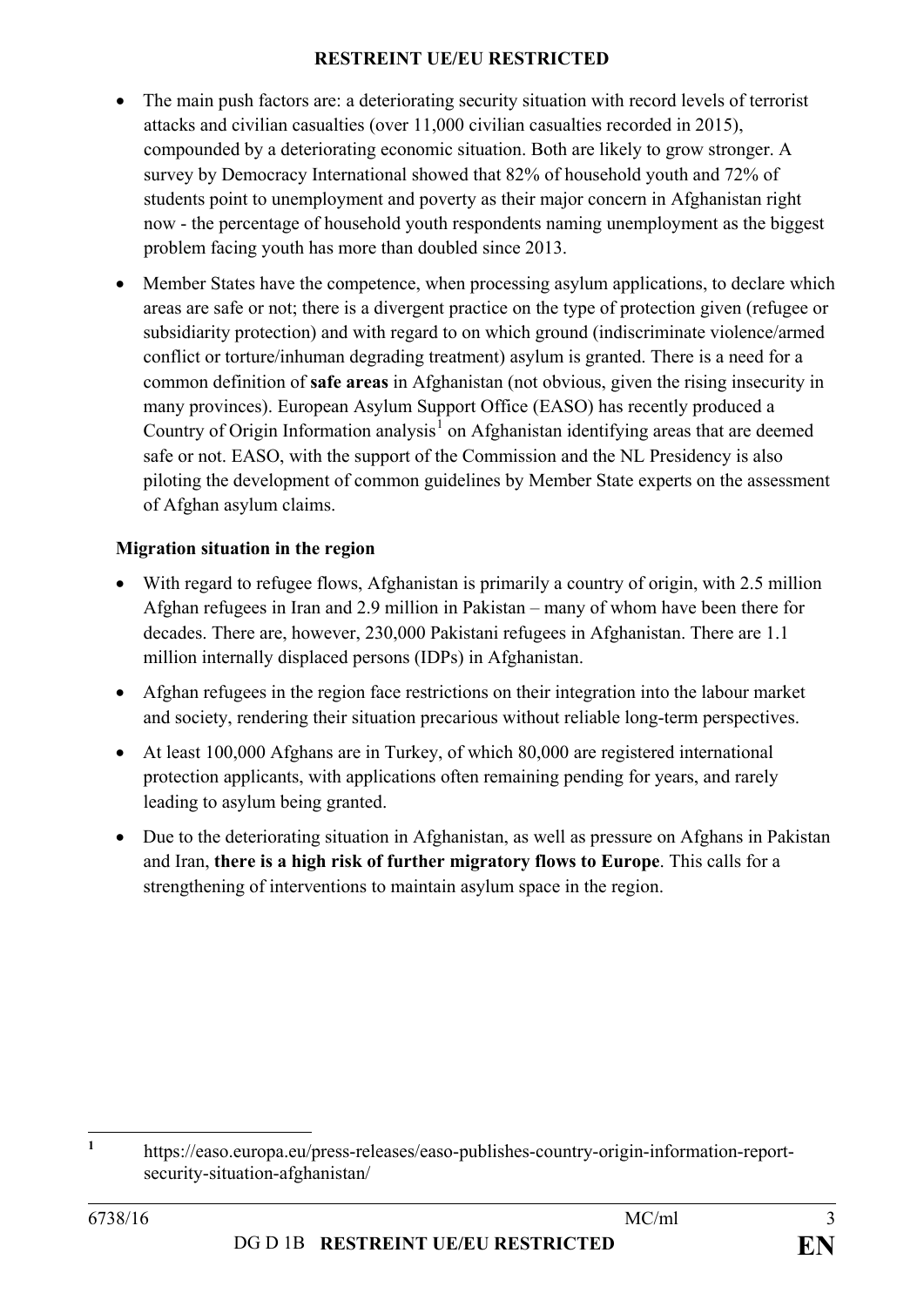### **2. Relations with the EU**

## **General**

- The **EU Strategy on Afghanistan**, adopted in 2014, focusses on promoting peace, security and regional stability; reinforcing democracy; encouraging economic and human development and fostering the rule of law and respect for human rights, in particular the rights of women. The Strategy promotes positive incentives to help address some of the main push factors.
- The **EU-Afghanistan Cooperation Agreement on Partnership and Development (CAPD)**, which is initialled but remains to be signed, supports, inter alia, peace and security in Afghanistan by promoting a sustainable, stable and democratic political environment. The CAPD includes a specific **article 28** on increased cooperation on migration with the possibility to conclude a legally binding readmission agreement. However, following the proposal of the COM, Member States requested the transformation of the Agreement from an EU only agreement into a mixed agreement. If this request is accepted, it could delay the Agreement's entry into force by several years, given that all Member States Parliaments would have to ratify it.
- The EU is co-hosting the **Conference on Afghanistan on 4-5 October 2016 in Brussels**, building on previous conferences (Bonn 2011, Tokyo 2012, London 2014), meant to renew the support for Afghanistan's state building process and to commit new development funds at or near current levels for the period 2017-20.

### **Migration**

### **Migration relations Afghanistan-EU**

- In December 2015, HRVP Mogherini and FM Rabbani agreed to launch a High-Level Dialogue on Migration (Ministerial level) in Brussels, ahead of the signature of the CAPD, and to organize a DG HOME/EEAS senior officials' visit to Afghanistan to prepare the Dialogue.
- This visit took place in the last week of January 2016. As a follow-up, a letter will be sent by HRVP/Commissioner Avramopoulos to propose a High level dialogue on migration (senior official meeting in May, followed by a ministerial meeting in June). This dialogue will also involve EU Member States.
- The dialogue with Afghan authorities is difficult and uneven. While President Ghani and parts of the Afghan Government are publicly committed to cooperate on readmission, other members of the Government do not appear to facilitate the return of irregular migrants, while attempting to re-negotiate conditions to restrict the acceptance of returnees.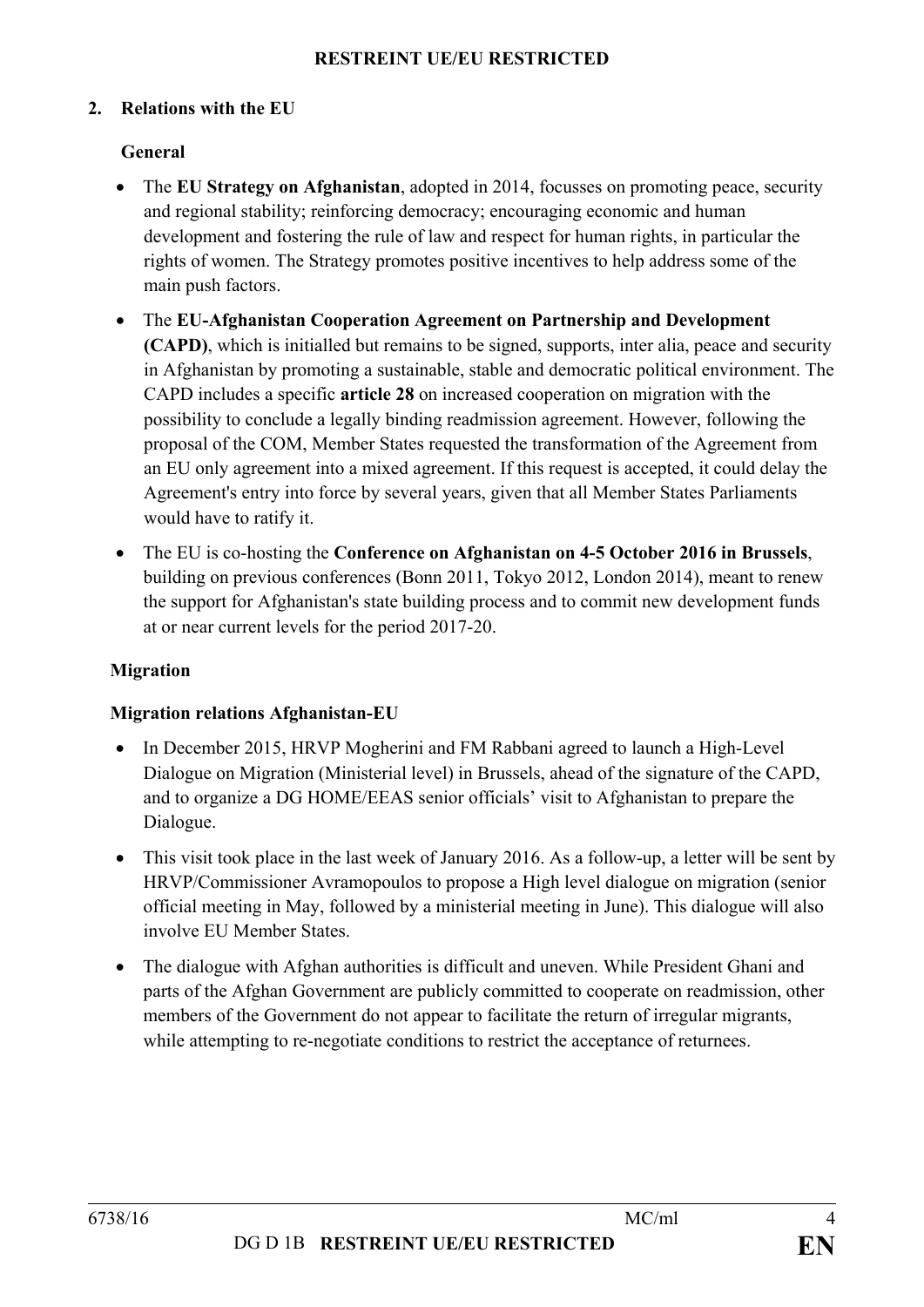### **Migration relations with EU Member States**

- Several Member States (DK, FI, FR, NL, SE, UK) as well as Norway have concluded a Memorandum of Understanding with Afghanistan, often with UNHCR support and covering mainly voluntary return. There were demands from the Afghan side to renegotiate these agreements and introduce new conditionalities. Member States coordinate their position within the "Core-8 Group" and the Eurint Group.
- Some Member States manage to do a very limited number of forced returns, using the EU laissez-passer.

### **3. Interests of the country, with focus on migration**

#### **Afghan interests**

- Afghanistan remains highly **aid dependent** (around 40% of GDP), with 2/3 of the budget allocated to the security sector. Without continued high levels of international transfers, the Afghan state established after the 2002 intervention is unlikely to prevail, as it is being faced by multiple security, economic and political challenges.
- President Ghani and parts of the Government see migration as a **brain drain issue** and recognize the need to cooperate with the international community.
- The '**Jobs for Peace'** programme launched in autumn 2015 aims at creating short-term employment but also to address political aspects by targeting areas and populations particularly susceptible to destabilization and recruitment by insurgents.
- In December 2015 the Afghan Government adopted a **National policy paper on migration, Sustaining Self-Reliance: A Strategy for Reducing Informal Out-Migration and Reintegrating the People Who Have Left***[2](#page-4-0)* , identifying four potential programmes that could positively impact on migration: (1) reforming public administration, (2) housing development, (3) expanding legal migration labour, and (4) increasing rural jobs through market integration.
- **Facilitation of legal migration,** mainly to Gulf countries, with which the Government plans to engage in negotiation to establish a legal migration system to channel migratory pressure with private companies providing training and accreditation for work permits in Gulf countries (as done in Pakistan and Bangladesh).
- With an estimated 6% of Afghan households relying to some degree on remittances, the economic relevance of remittances is rather limited at macro-level. Despite this, the larger part of Afghan society tends to look favourably on migration as this is a source of significant remittances at household level.

<span id="page-4-0"></span>**<sup>2</sup>** *151210\_GoA\_Migration strategy.pdf*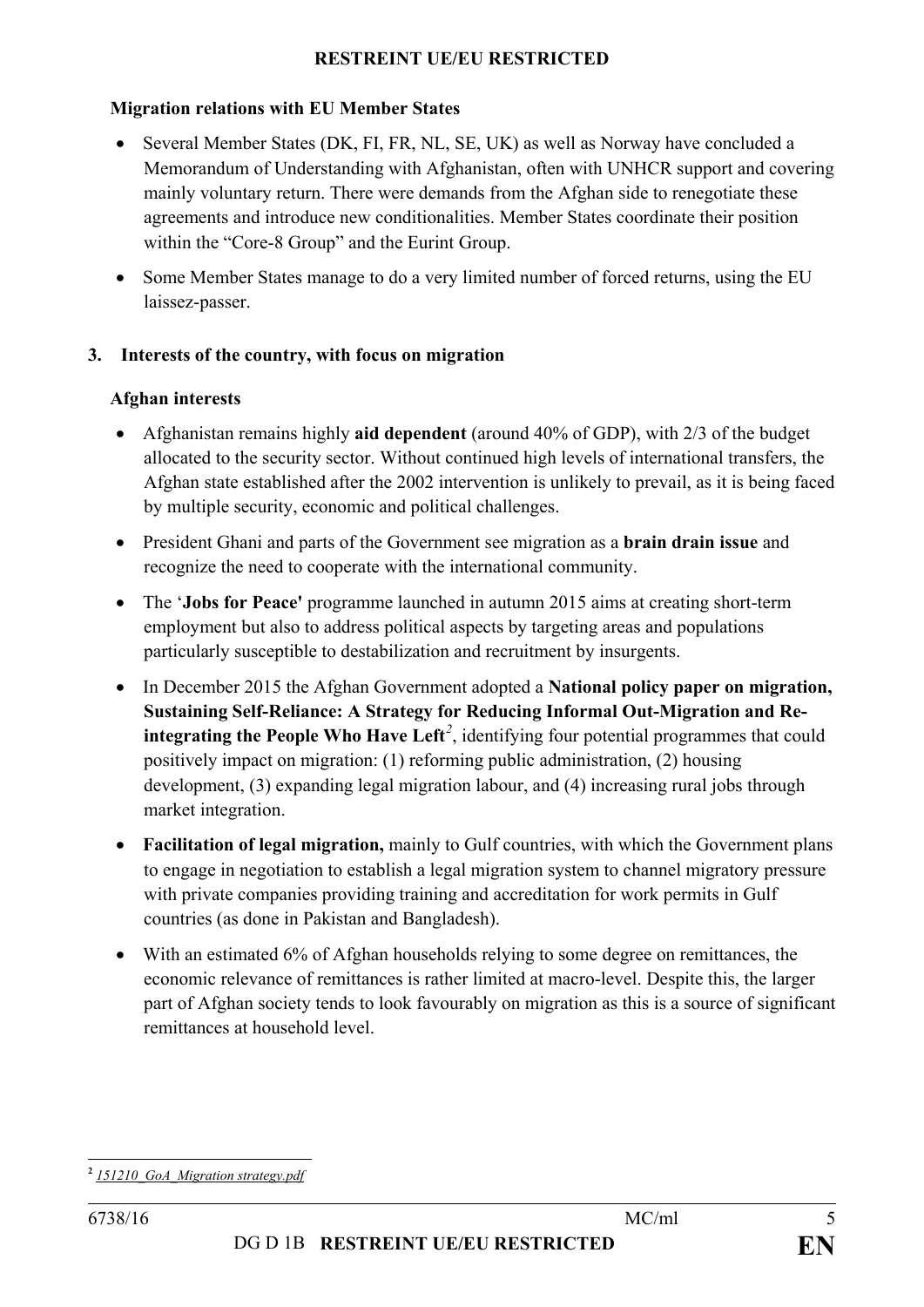- Afghanistan is interested in cooperation on border management and combatting smuggling and trafficking in human beings.
- At regional level, Afghanistan is part of a dialogue within the framework of **the Budapest Process/Silk Routes Partnerships**, which encompasses the European countries, Turkey, and the so-called Silk Routes' countries (Iraq, Iran, Afghanistan, Pakistan and Bangladesh). The process includes several technical meetings regularly attended by Afghani representatives.

# **EU interests**

• The EU's overarching strategic goal in Afghanistan is the development of Afghanistan's institutions to provide the resilience needed to safeguard progress to date and provide the platform for a more effective and ultimately sustainable Afghan state<sup>[3](#page-5-0)</sup>. The EU also wants to address irregular migration, in particular through effective return and readmission of Afghan citizens irregularly staying in the EU.[4](#page-5-1)

# **4. Possible components of EU incentives package[5](#page-5-2)**

# **4.1 Possible positive incentives**

# **a) Actions to reduce irregular migration and to improve readmission and return**

- EU and Member States could offer increased support for the reintegration in Afghan society of irregular migrants accepting to return back home **voluntarily**. Basic support packages may also be developed for **forced** returnees (e.g. travel assistance, basic and immediate health treatment, vocational training). **Reintegration packages** in any case should be designed in a way not to become a pull factor (attracting even more migrants). Particular care should be taken with respect to persons belonging to vulnerable categories.
- Member States are invited to explore possibilities for making contributions to the return incentive scheme, through **co-financing or transferring funds to the Commission to complement its programmes**.
- EU and Member States should identify, with support from EASO, and share information on the situations and regions in which a risk of *refoulement* exists, and where return cannot be carried out; this information should be shared to ensure a coherent and fair approach towards Afghan migrants and authorities.

<span id="page-5-0"></span>**<sup>3</sup>** Afghanistan: European Union Strategy 2014-16. See also Article 1 of the CAPD.

<span id="page-5-1"></span>**<sup>4</sup>** CAPD, Article 28(4): "The Parties agree to conclude, upon request from either Party, an agreement regulating specific obligations for readmission (…)"

<span id="page-5-2"></span><sup>&</sup>lt;sup>5</sup> No conditionality can be attached to needs-based humanitarian aid in line with the Humanitarian principles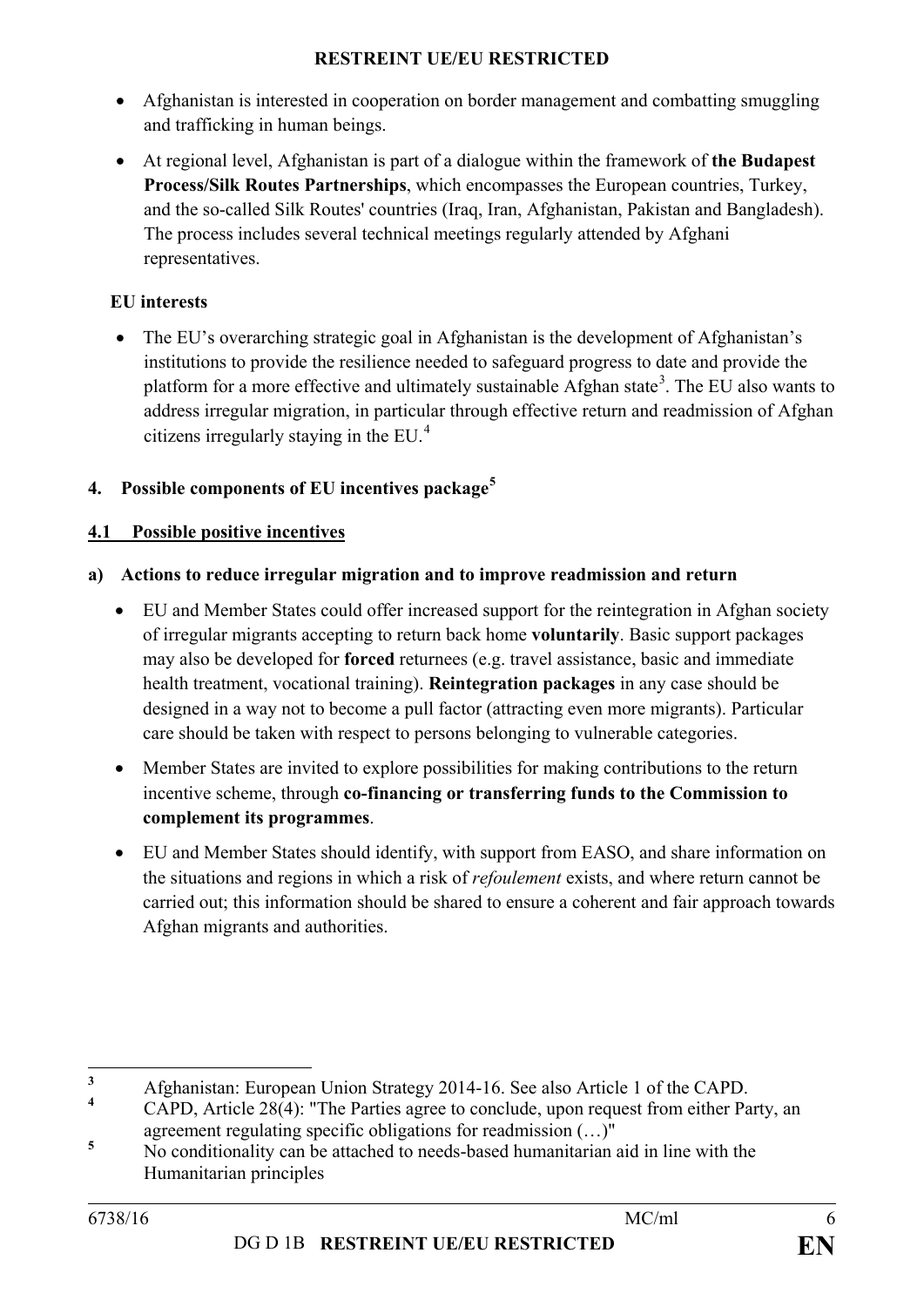- EU and Afghanistan to launch an information campaign on risks related to illegal migration.
- Funding could be provided for a law enforcement cooperation project between Afghan and EU MS law enforcement entities to tackle migrant smuggling (possibly to finance under the Internal Security Fund (ISF) police 2016 or other suitable financial programmes).
- EU could assist Afghanistan in developing a legal framework to prevent the smuggling of migrants, based on the UN Protocol on migrant smuggling.
- EU is already contributing to the development of biometric identity cards and electronic population registers, also allowing for a quicker identification of the persons in the framework of a readmission procedure.

## **b) EU-Afghanistan migration dialogue**

- High level dialogue on migration, with the objective of endorsing a "**Joint Way Forward",** engaging Afghanistan and the EU Member States to **cooperate on return and readmission**, to complement and facilitate the implementation of existing bilateral Memoranda of Understanding that several EU Member States have with Afghanistan.
- This cooperation will aim to set out procedures for readmitting irregular migrants using the EU laissez-passer for return, and through regular charter flights organized by Frontex. It would also foresee schemes for the reintegration of returnees into Afghan society.
- Should cooperation on return and readmission evolve positively, and provided that Member States show an interest, it may be envisaged at a later stage to develop a **broader engagement with Afghanistan,** with potential negotiation of a **Common Agenda on Migration and Mobility (CAMM)**.

# **c) Development cooperation**

• The EU has pledged EUR 1.4 billion in development aid to Afghanistan for the 2014-2020 period; more than to any other country under the DCI. The four focal sectors (agriculture and rural development; health; policing and the rule of law; democratic institutions and accountability) address root causes of fragility and migration. The EU is accelerating the delivery of its assistance and plans for EUR 300 million in new commitments in 2016 and to commit more than 50% of the 2014-20 Multiannual Indicative Programme in the first three years.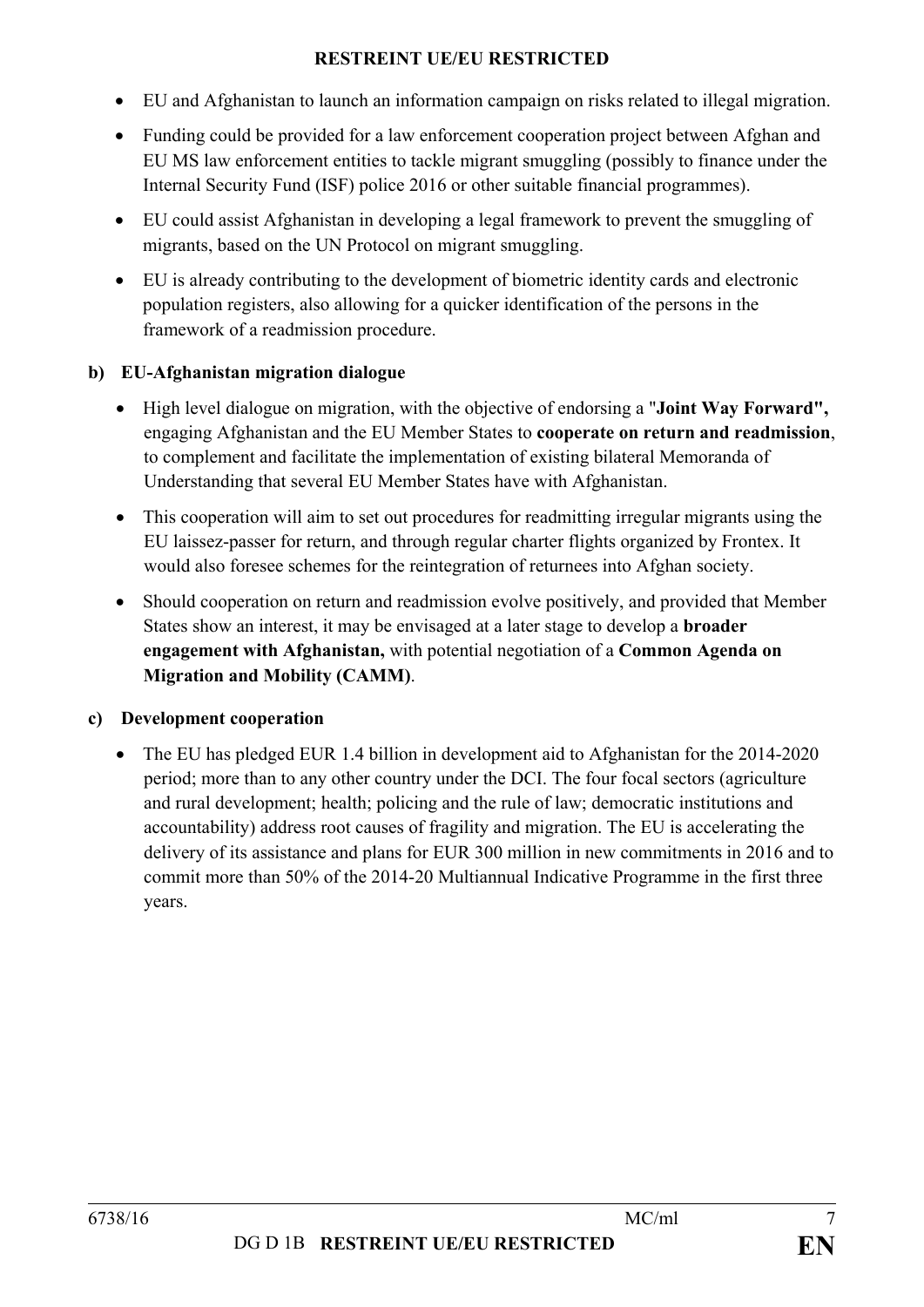- The EU will continue to mainstream migration in ongoing and planned programmes in line with areas identified in the National policy paper on migration and national development policies. The EU will continue to support the Government's ambitious reform policies 'realizing self-reliance' as a sound overall framework to stabilise Afghanistan and address root causes of migration, while providing additional targeted assistance provided to specifically migration relevant Government programmes, such as the *Government's quick impact job stimulus programme* (EUR 30 million in 2016) and the *Government's programme on biometrical national identification documents (EUR 12 million)*. [\[1\]](#page-7-0)
- The State Building Contract for EUR 200 million in preparation is intended to be made migration sensitive, probably through one indicator linking it to the Government's policy on migration and return and possibly to the implementation of the "Joint Way Forward".
- A project supporting returnees from Europe to reintegrate them in Afghanistan, Bangladesh and Pakistan (EUR 20-30 million) is currently being prepared and likely to be implemented by the IOM, initially financed on the Asia regional allocation. Each national component could then be increased through contributions from the national envelope.
- The EU will follow up on the Afghan request to have a Migration Information Centre, and the EU is currently analysing the feasibility of a possible small information campaign.
- The EU (working with interested Member States) could offer possible support for vocational training in view of promoting skills development, which could also facilitate legal migration of Afghan workers to countries where such labour is in demand.
- The EU will continue focusing on the regional dimension, by supporting Afghan refugees, returnees and IDPs through the bilateral Aid for Uprooted People programme (EUR 25 million under the Annual Action Programme (AAP) 2014 and additional EUR 20-25 million foreseen for 2017).

# **d) The Brussels Conference on Afghanistan**

- The leverage of the conference should be used as a positive incentive for the implementation of the **Joint Way Forward**.
- A **ministerial meeting as part of the High Level Dialogue** in the margins of the Conference could be used to take stock of the implementation of the Joint Way Forward.
- The EU should stress that to reach the objective of the Brussels Conference to raise financial commitments "at or near current levels" it is critical that substantial progress has been made in the negotiations with the Afghan Government on migration by early summer, giving the Member States and other donors the confidence that Afghanistan is a reliable partner able to deliver.

<span id="page-7-0"></span>**[1]** Programme which is currently blocked for political reasons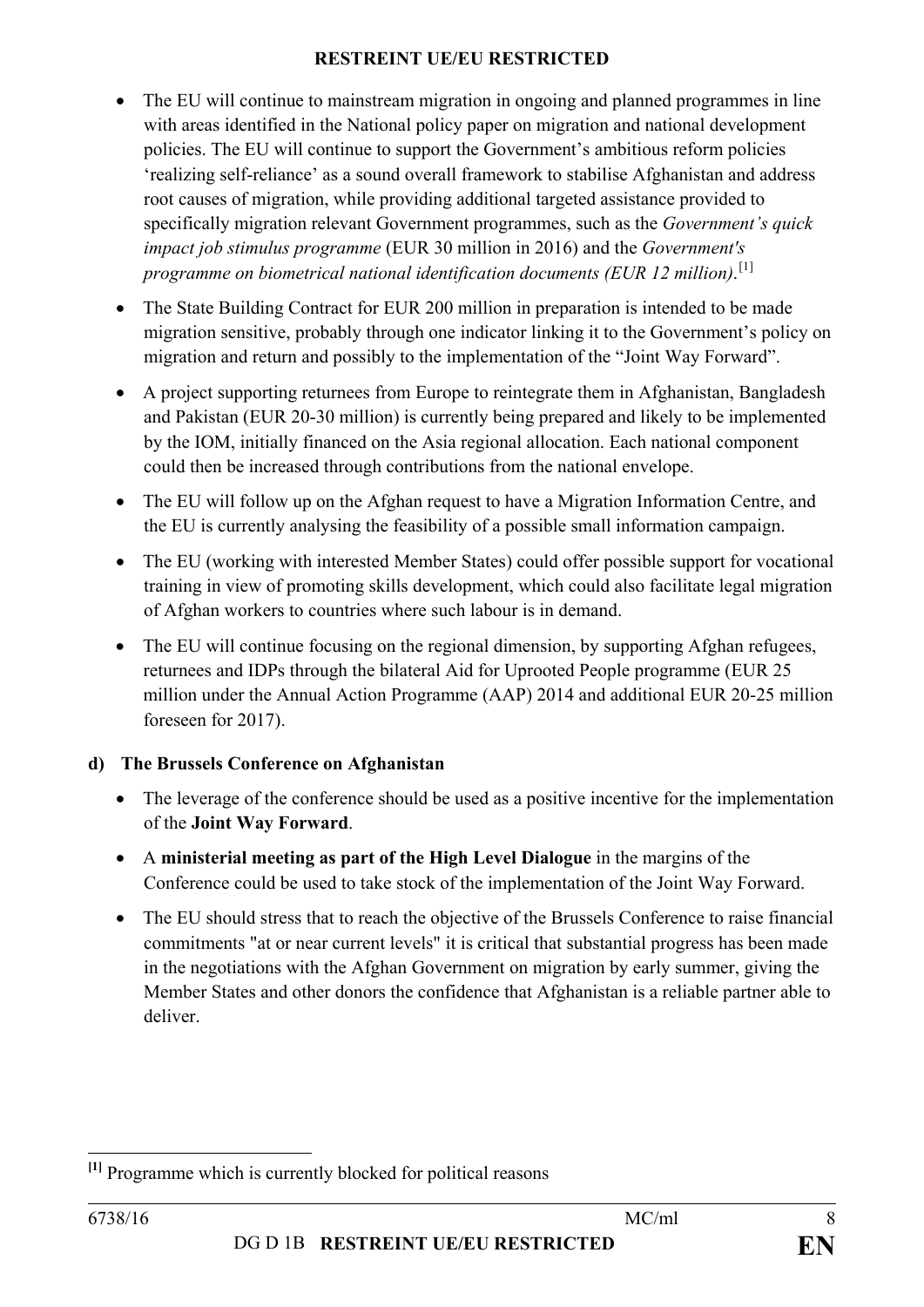### **e) Security**

• Improving security represents an essential element to limit the departures of Afghan citizens from the country. The EU will continue to strengthen its support to the Afghan Government efforts on law enforcement (through the Law and Order Trust Fund for Afghanistan (LOTFA)), independence of the judiciary and ensuring a professional civilian police. EUPOL is already contributing to this, and the efforts should continue after the closure of EUPOL mission in December 2016. This should also be an outcome of the Warsaw Conference in July 2016.

### **f) The CAPD**

• The **CAPD** will enshrine a ten-year commitment, allowing for a more structured dialogue on migration. President Ghani is keen to have an early signature of the CAPD, which is considered a tangible strengthening of the relations with the EU. Therefore, early signature of the CAPD can be an incentive for Afghanistan to open a more structured dialogue on migration (possibly accompanied by a readmission Agreement). Early entry into force of the CAPD can be guaranteed by a signature of an EU-only agreement.

### **g) Education and research**

• The EU could help boost the **exchanges of students, research and inter-cultural exchanges** and examine the possibility of opening a national window for Afghanistan for **Erasmus+** in 2016, allowing for increased use of the programme by Afghan students and university staff, extra capacity building or increased individual mobility. The risk that those students apply for asylum once in the EU and make their outmost not to return is however very high, as demonstrated by several cases recently.

### **h) Regional dimension**

- **Dialogue** with Iran and Pakistan on Afghan refugees can be an important factor to allow refugees to seek asylum closer to home, which could also facilitate their (re-)integration.
- Continuing the dialogue within the framework of **the Budapest Process/Silk Routes Partnerships**, while exploring possibilities to upgrade the level of this dialogue.
- EU could encourage trilateral dialogue on migration Afghanistan-Pakistan-Iran (+Turkey). The aim would be to promote the integration/stabilisation of Afghan migrants and refugees in the hosting countries, in view to protect their rights and prevent their secondary movement towards the EU.
- Possibilities for raising additional funding to assist documented and undocumented Afghan migrants and refugees in Iran and Pakistan can be envisaged and specific areas of intervention should be determined.